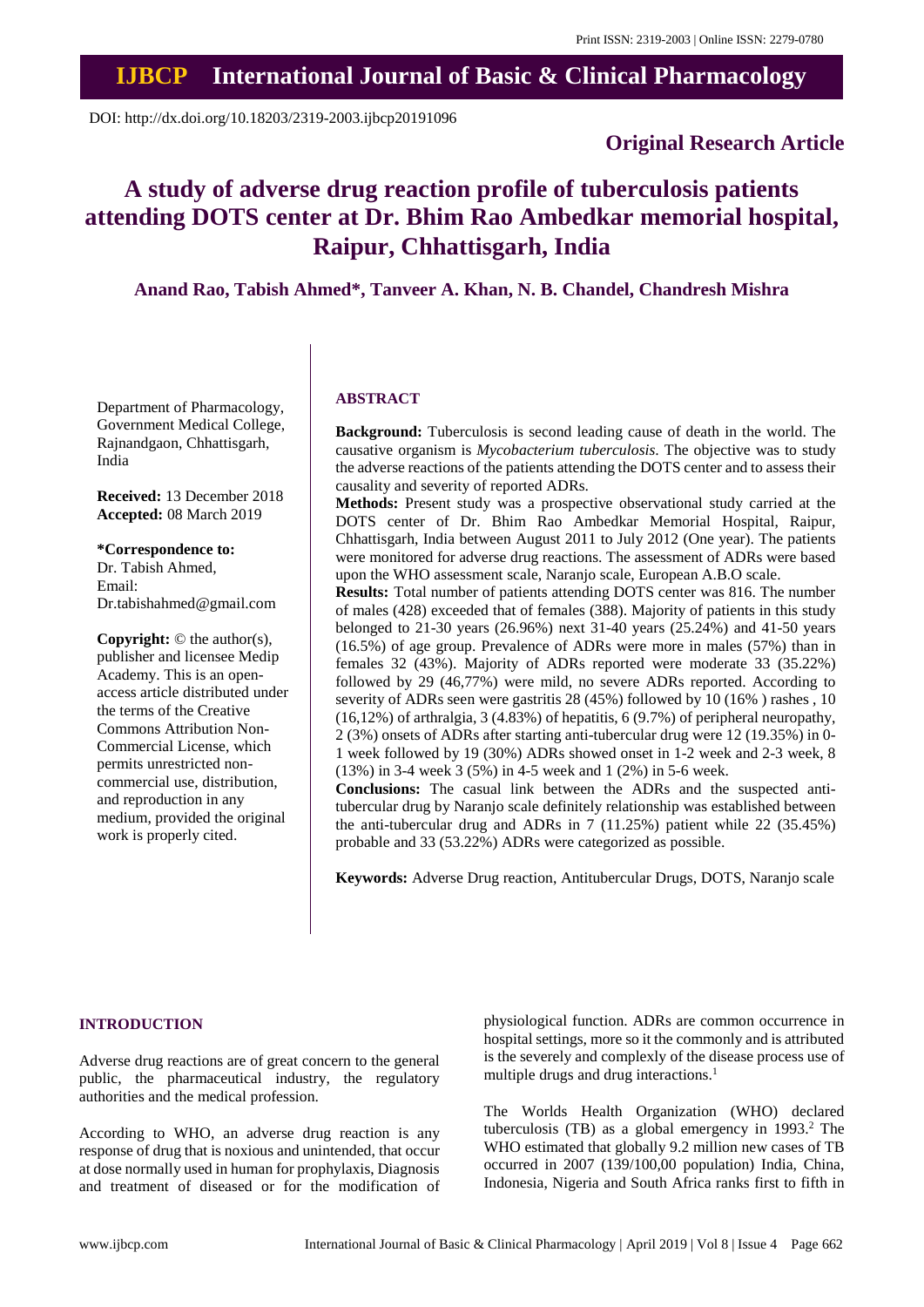the total number of incident cases. MDR-TB and XDR-TB are strong indicators of TB control programme failures due to multi drug therapy and their ADR. The global estimate of the burden of MDR-TB (511,000 incident case, 150,000 deaths) and XDR-TB, cases  $(50,000 \text{ cases}, 30,000 \text{ death})$ .<sup>3</sup>

Before the advent of the DOTS programme, high prevalence countries like India had a National Tuberculosis Programme (NTP) started in 1962 (NTP employs a daily regimen of anti-TB drugs) as a truly integrated programme, implemented through District Tuberculosis Centers (DTCs) and peripheral health institution.<sup>4</sup> In order to intensify the efforts to control TB, the Government of India gradually replaced NTP by the DOTS strategy/programme in 1993 and it is now known as the revised National Tuberculosis programme (RNTCP). The objective of this revised strategy was to achieve a cure rate of 85% for infections and seriously ill patient through intermittent (three days a week) supervised short course chemotherapy are the directly observed treatment short course (DOTS).<sup>5</sup>

Anti-tubercular drugs, just like other drugs used in clinical practice, are not free from ADRs. The added problem is that combinations of drugs are always used for prolonged periods of time therefore, it is likely that the adverse reactions of one drug may be potentiated by the companion drugs used. Moreover, the adverse drug reaction (ADRs) to the drugs used is one of the major reasons for the patient default for treatment. A general knowledge of the various ADRs and their management is essential for the effective management of TB.<sup>6</sup> All anti-tubercular drugs can cause adverse drug reactions and may result in ADRs involving almost all system in body, including the gastrointestinal tract, liver skin, nervous system, vestibular apparatus and the eyes. Numerous clinical trials have determined that there is a 15% probability of an adverse effect occurring in a patient who is on a multiple anti tubercular drug regimen and adverse reactions mostly tend to occur in the first three months of treatment.

Causality assessment of ADRs is the structured and standardized assessment of individual patients/case report of the likelihood of involvement of suspected drug in causality assessment included the complete knowledge about clinical event, baseline symptoms of the patient, medication details, complete medical history of the patient, possible drug interactions and outcomes of the reaction upon de-challenge and/or re-challenge. There are many systems used to assess the subject of causality relationships.<sup>7</sup>

- WHO assessment scale,
- Naranjo scale,
- European scale,
- Karch and lasagna scale,
- Kramer scale,
- Bayesian neural network,
- Yale scale,
- Spanish quantitative imputation system.

## *WHO assessment scale*

Various criteria required for assessment of causality includes knowledge about nature of the reaction, any temporal time relationship with the event, previous reports on reported reaction, de-challenge, re-challenge and other possible alternate causes. The causal relationships have been categorized as certain, probable, possible, unlikely, conditional and un-assessable.

## *WHO categories*

## *Certain*

A clinical event, including laboratory test abnormality, occurring in a plausible time relationship to drug administration and which cannot be explained by concurrent disease or other drugs or chemicals. The event must be definitive pharmacologically or phenomenologically, using a satisfactory re-challenge procedure if necessary.

### *Probable*

A clinical event, including laboratory test abnormality, with a reasonable time sequence to administration of the drug, unlikely to be attributed to concurrent or other drugs or chemicals and which follow a clinically reasonable response on withdrawal (de-challenge). Re-challenge information is not required to fulfil this definition.

## *Possible*

A clinical event, including laboratory test abnormality, with a reasonable time sequence to administration of the drug but which could also be explained by concurrent disease or other drugs or chemicals. Information on drug withdrawal may be lacking or unclear.

## *Unlikely*

A clinical event including laboratory test abnormality, with a temporal relationship to drug administration, which makes causal relationship improbable and in which other drug, chemical or underlying disease provide plausible explanations.

## *Conditional/unclassified*

A clinical event including laboratory test abnormality, reported as an adverse reaction about which more data is essential for a proper assessment or the additional data are under examination.

## *Un-assessable/Unclassifiable*

A report suggesting an adverse reaction, which cannot be judged because information is insufficient or contradictory and which cannot be supplemented or verified. ADRs categorized under certain category shows definite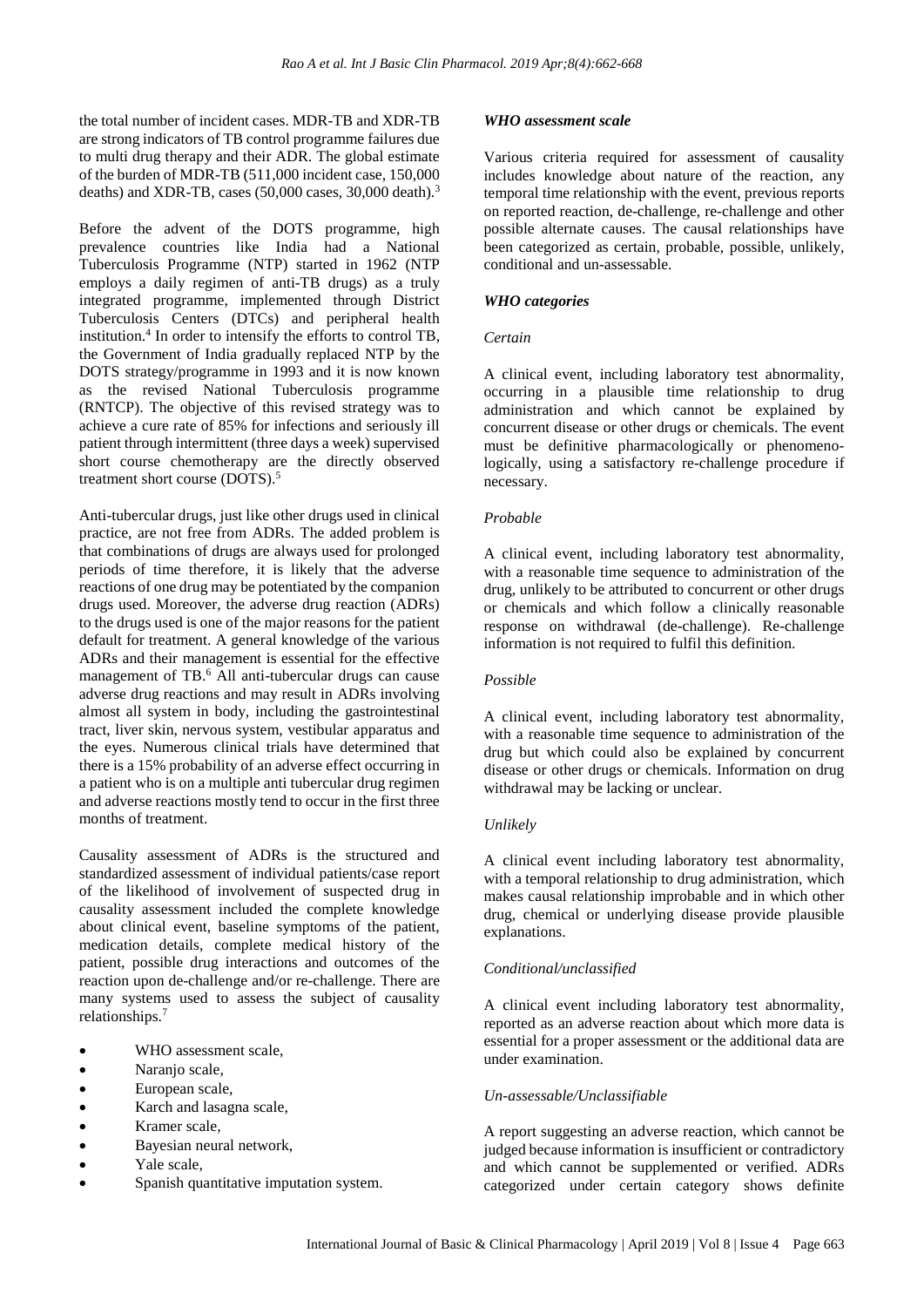relationship between the drug and the drug and the event e.g., penicillin anaphylaxis. In probable relationship, the definition is less stringent than for certain and does not necessitate prior knowledge of drug characteristics or clinical adverse phenomena. As stated, no re-challenge information is needed but confounding drug administration underlying disease must be absent. Causality is termed possible when relationship can neither be confirmed nor denied. Unlikely is intended to be used when the exclusion of drug causality of a clinical event seems most plausible.<sup>8</sup>

### *Naranjo scale*

The Naranjo algorithm was developed by Naranjo et al, to overcome some of the limitation of standardized causality assessment so as to increase the flexibility and ability to consider multiple causes. This method combines information regarding the adverse event and details specific to the particular case. It calculates the probability in favour of a specific drug cause, based on background information (e.g. epidemiological) and case information (e.g. temporal relationship).

The total score calculated from this table defines the probability category as:

- Possibly: total score 1-4,
- Probably: total score 5-8,
- Definitely: total score >9,
- Unlikely: total score  $< 0$ .

A major limitation of Naranjo algorithm is its inability to do causality if re-challenging and use of placebo is not done at the time of an ADR. Also, mention about the alternative causes is essential.<sup>9</sup>

#### *European ABO system*

As a step towards harmonization in drug regulation in the countries of the European Union, the EU pharmacovigilance working parties proposed the following three causality categories.

- Category A- Probable,
- Category B- Possible,
- Category 0- Unclassified.

#### *Category A*

Reports including good reason and sufficient documentation to assume a causal relationship in the sense of plausible, conceivable, likely but not necessary highly probable.

#### *Category B*

Reports containing sufficient information to accept the possibility of a causal relationship, in the sense of not possible and not likely although the connection is uncertain and may be even doubtful example of missing data, insufficient evidence or the possibility of another expiation.

### *Category O*

Reports where causality is, for one or another reason, not assessable e.g., because of missing or conflicting data. Various advantages of causality analysis include decrease in disagreement between the assessors, help in classifying uncertainly marks the individual case report and improvement of the scientific basis of causality assessment.

Limitations during causality analysis involves failure in distinguishing valid from invalid cases, occasional inability to prove the connection between a drug and an event and failure in quantifying the contribution of a drug to the development of an adverse event.

Kramer listed 15 factors interfering with the establishment of ADR causality. Some of the important factors complicating the establishment of causality of ADRs are the recently introduced drugs about whom much is not known, polypharmacy e.g., co-administration of number of AMAs with analgesics and other drugs, sudden drug withdrawal without the knowledge of treating physician and noncompliance and various non-drug therapies which are undertaken by the patient on his own. Sometimes, the patient may be suffering from other intercurrent disease that has forgotten to mention and the ADR may mimic such disease.

It is often difficult to estimate the alternative cause for suspected reaction and often many of the symptoms attributed to ADR occurs in healthy individuals taking no medications.

## **METHODS**

The study was undertaken in the Department of Pharmacology pt. JNM Medical College, Raipur, Chhattisgarh, India. The cases included all the patients visiting the DOTS Center in one year (August 2011-July 2012) and those admitted in the medical ward Dr. Bhim Rao Ambedkar Memorial Hospital, Raipur, Chhattisgarh, India with suspected ADRs due to anti tubercular drugs. Information of the ADRs was data based was collected from DOTS Center with the help of treating physician and other care professionals in a specialized Proforma. The assessment of ADRs done with the help of following scales like WHO assessment scale, Naranjo scale, European A.B.O scale.

#### *Inclusion criteria*

• Patients of all the categories of TB with ADR to antitubercular agents visiting at the DOTS Center Dr. Bhim Rao Ambedkar Memorial Hospital, Raipur, Chhattisgarh, India,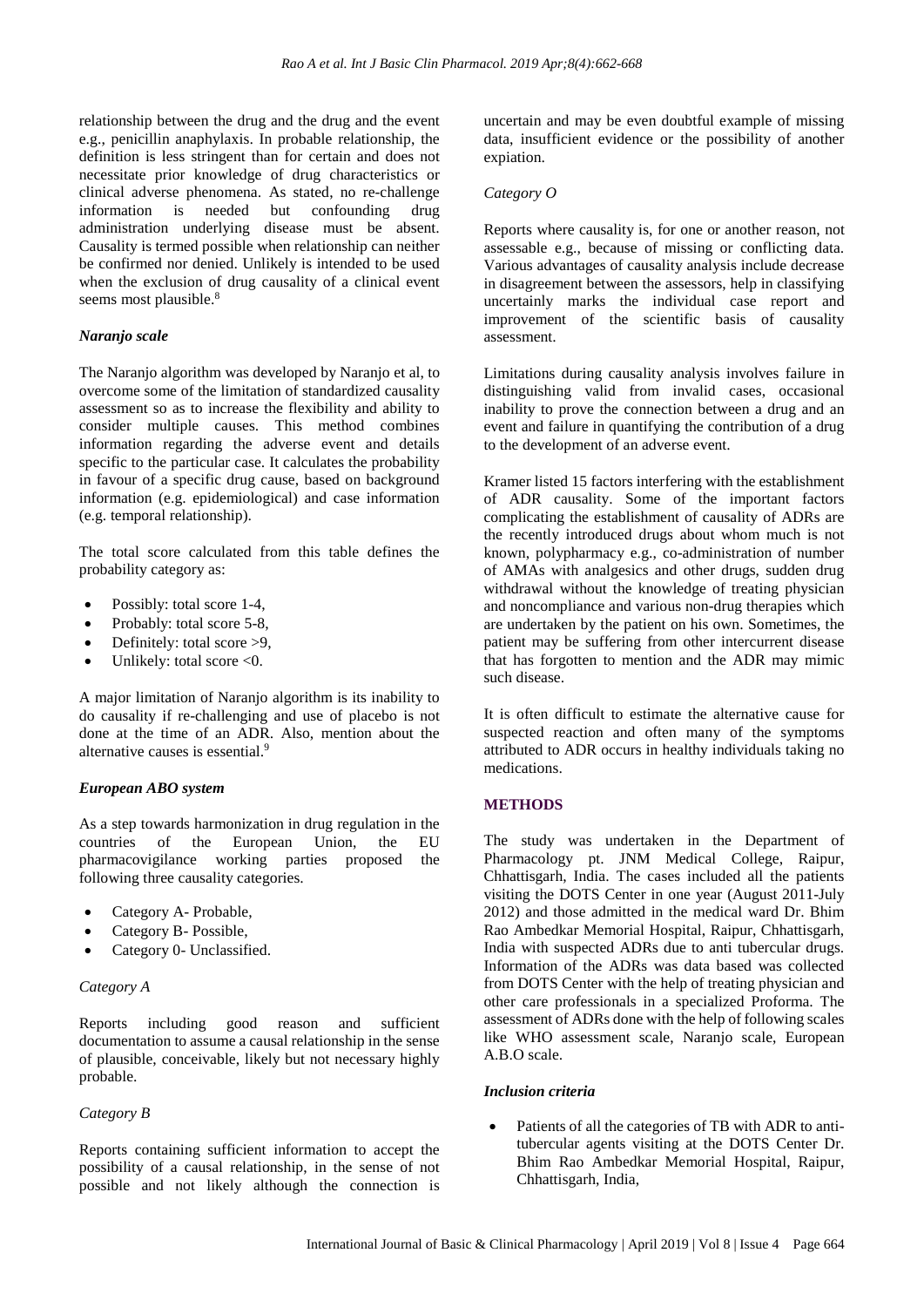- Patients with ADR to anti-tubercular agents in ward,
- Patients above 12 year of age,
- Patient receiving minimum one anti tubercular drug.

#### *Exclusion criteria*

- Patients below 12 year of age,
- Patients who were HIV positive,
- Pregnancy,
- Patients known case of DM,
- Patients of MDR-TB and XDR-TB.

Information of patients was reviewed as details concerning the patient's age, sex, occupation, personal history, history of present illness, details of all medications taken, medication, daily dose, date of starting, stopping the medication and date of onset of suspected ADR, significant past history and the details of medications the patients were taking for any other illness and clinical examination finding with special reference to the ADRs, diagnosis and management severity of the ADR and outcomes of the treatment and sequel.

## **RESULTS**

Total number of patients treated with DOTS therapy where 816. Out of 816, 716 (88%) patients were from OPD and 100 (12%) were from IPD. It was 7.5% is similar to a study Dhingra et al, observed 8.37% and Marra F et al, found 7.3% (Figure 1). 10,11



**Figure 1: Department wise distribution of patients treated with DOTS.**



**Figure 2: Serum creatinine before surgery.**

The number of male patients were 428 whereas females were 388. Similar results were depicted in the study, where males were 49 as compared to 22 females (Figure 2).

Majority of patients in this study belonged to age group 21- 30 years (26.96%), 31-40 years (25.24%) and 41-50 years (16.5%) as also depicted in the study.

The prevalence was of ADRs was more in males (57%) as compared to females (43%). 80.65% of the ADRs were detected in OPD patients whereas 19.35% were found in IPD (Table 1).

#### **Table 1: Age and gender wise prevalence of patients.**

| Age<br>group | <b>Male</b>  | <b>Female</b> | <b>Total</b> | $\frac{0}{0}$ |
|--------------|--------------|---------------|--------------|---------------|
| $12 - 20$    | 53           | 50            | 113          | 13.89         |
| $21 - 30$    | 116          | 104           | 220          | 26.96         |
| $31 - 40$    | 107          | 99            | 206          | 25.24         |
| $41 - 50$    | 73           | 68            | 131          | 16.05         |
| $51-60$      | 60           | 51            | 111          | 13.60         |
| >60          | 19           | 16            | 35           | 16.54         |
| Total        | 428 (52.45%) | 388 (47.54%)  | 816          | 100.00        |

Majority of ADRs reported were moderate 35.22% followed by 46.77% were mild, no severe ADRs reported (Figure 3).



**Figure 3: Severity of ADRs reported at the DOTS Center.**

## **Table 2: Percentage wise representation of ADR reported.**

| <b>ADR</b>            | <b>Number</b> | Percentage |
|-----------------------|---------------|------------|
| Gastritis             | 28            | 44.82      |
| Rashes                | 10            | 16.12      |
| Arthralgia            | 10            | 16.12      |
| Hepatitis             | 03            | 4.83       |
| Peripheral neuropathy | 03            | 4.83       |
| Vertigo               | 06            | 9.67       |
| Flu like syndrome     | 02            | 3.22       |

According to severity of ADRs seen were gastritis 44.82%, followed by rashes 16.12%, arthralgia 16.12%, hepatitis 4.83%, peripheral neuropathy 9.67 %, vertigo 4.83% and flu like syndrome 3% (Table 2).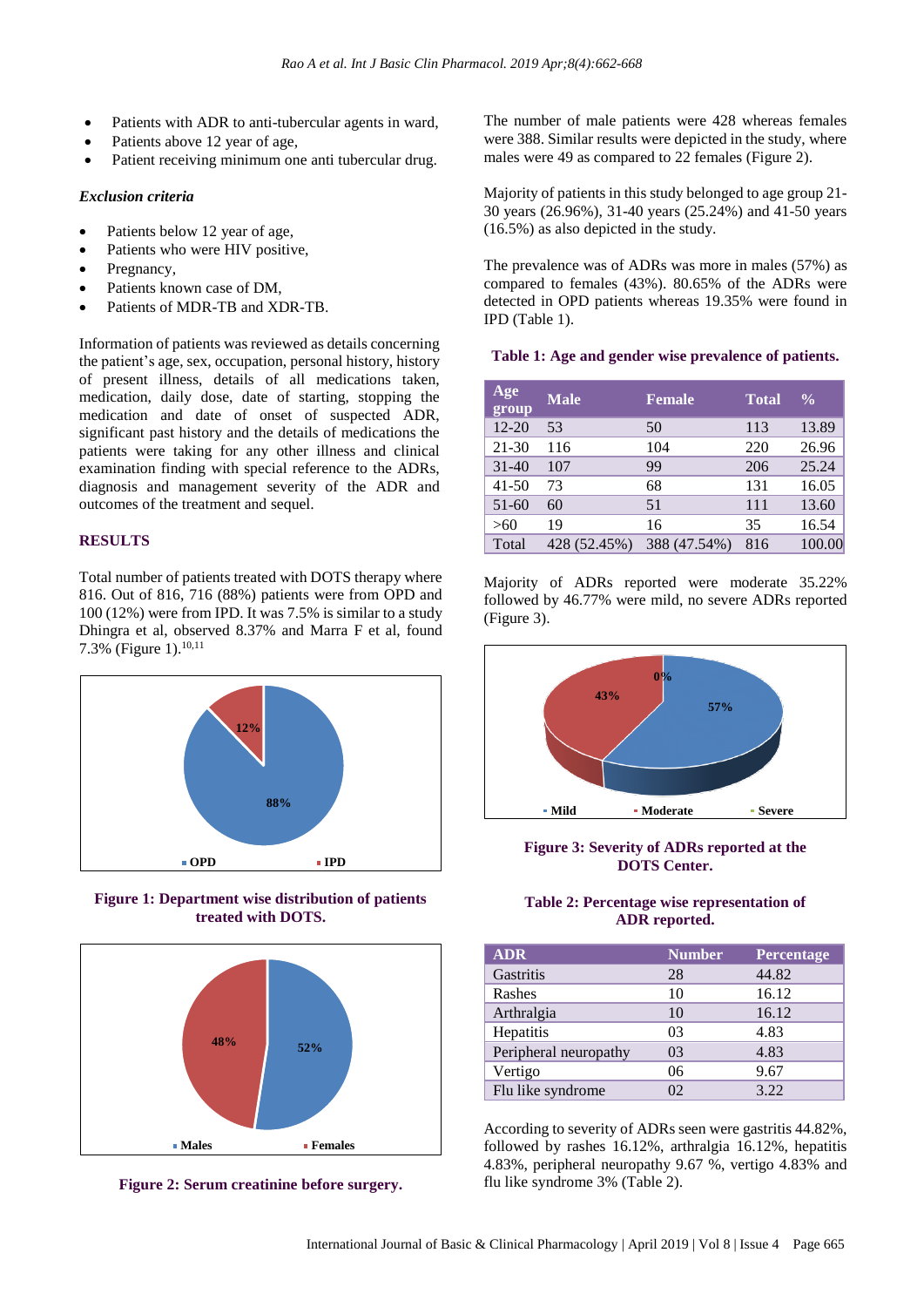Onsets of ADRs after starting anti-tubercular drug were in 0-1 week (19.35%) followed by 1-2 week and 2-3 week (30%), 3-4 week (13%) in 4-5 week (5%) and in 5-6 week (2%) (Figure 4).



#### **Figure 4: Week wise onset of ADR after antitubercular drug treatment.**

The casual link between the ADRs and the suspected antitubercular drug by Naranjo scale definitely relationship was established between the anti-tubercular drug and ADRs in 7 (11.25%) patient while 22 (35.45%) probable and 33 (53.22%) ADRs were categorized as possible (Table 3).

## **Table 3: Causality assessment of ADR according to Naranjo scale.**

| Anti-<br><b>TB</b><br>drug | No. of<br><b>ADR</b> | <b>Definite</b> | <b>Probable Possible</b>     |    |
|----------------------------|----------------------|-----------------|------------------------------|----|
| H                          | 26                   | 3               | 10                           | 14 |
| $\mathbf R$                | 16                   |                 | 6                            | 10 |
| Z                          | 10                   |                 | $\mathcal{E}$                |    |
| E                          |                      |                 | 3                            |    |
| S                          |                      | 3               |                              |    |
| Total                      | 62<br>(100%)         | 11.29%)         | 22<br>$(35.485%)$ $(53.22%)$ | 33 |

Total number of ADRs of individual drug (anti-tubercular) H (41.93%) patient reported were (25.8%) reported to R, (16.12%) patient reported to P, 7%, 3% patients reported to E and S respectively (Figure 5).





According to RNTCP category of TB wise distribution of ADRS, majority of ADR 33 (53%) found in category II, 29 (46%) were found in category I patients (Table 4).

## **Table 4: RNTCP category wise distribution of ADR involving different systems.**

| <b>ADR</b>        |               | Category-I Category-II Total      |    |
|-------------------|---------------|-----------------------------------|----|
| <b>GIT</b>        | 16            | 12                                | 28 |
| Skin              |               |                                   | 10 |
| Musculoskeletal 6 |               |                                   | 10 |
| Hepatobiliary     |               |                                   |    |
| CNS and PNS       | $\mathcal{R}$ |                                   |    |
| Others            |               |                                   |    |
| Total             |               | 29 (46.77%) 33 (53.22%) 62 (100%) |    |

## **DISCUSSION**

Since, there can be hope to minimization of the adverse effects of drugs it was necessary to evaluate pattern of adverse reactions. There is a special need for systemic collection of information on ADRs in India due to wide variation in genetic, nutritional, environmental and disease patterns. Therefore, better approaches must be devised for reporting assessment and management of individuals who present with drug induced disease.

This study was planned for detection, assessment, classification and causality analysis of ADRs of tubercular patient attending at DOTS Center in Dr. Bhim Rao Ambedkar Memorial Hospital, Raipur, Chhattisgarh, India.

Total number of patients who were taking DOTS therapy in OPD (716) and in IPD (100). 62 ADRs detected was 7.5% was similar to a study Dhingra VK et al, observed 8.37% and Marra F et al, found  $7.3\%$ ,  $^{10,11}$  Out of 62 ADRs, 26 ADRs were due to H, 16 ADRs were due to R, 10 ADRs were due to Z and 7, 3 ADRs due to E and S were observed respectively. ADRs reported by treating specialist and resident doctor and other health professionals of Chest Tuberculosis Department and DOTS Center Dr. Bhim Rao Ambedkar Memorial Hospital, Raipur, Chhattisgarh, India during the study period from 1 August 2011 to 31 July 2012. The information thus gathered about ADRs was compiled and analyzed in Department of Pharmacology.

The result of this study showed that the most common age of patient was 21-30 years followed by 31-40 years. However, a study conducted by Daphne Y et al, showed that most ADRs occur in patients above the age of 60 years and a study conducted by Tak DK et al, showed majorities of ADR were observed in patients with ages below 60 years which was similar to this study.<sup>12,13</sup> It could be because less number of patients with ages above 60 years was included in this study.

Most of the literature says that the female gender was the one of the predisposing factors for ADRs and also, a study conducted by Daphne Y et al, showed that the female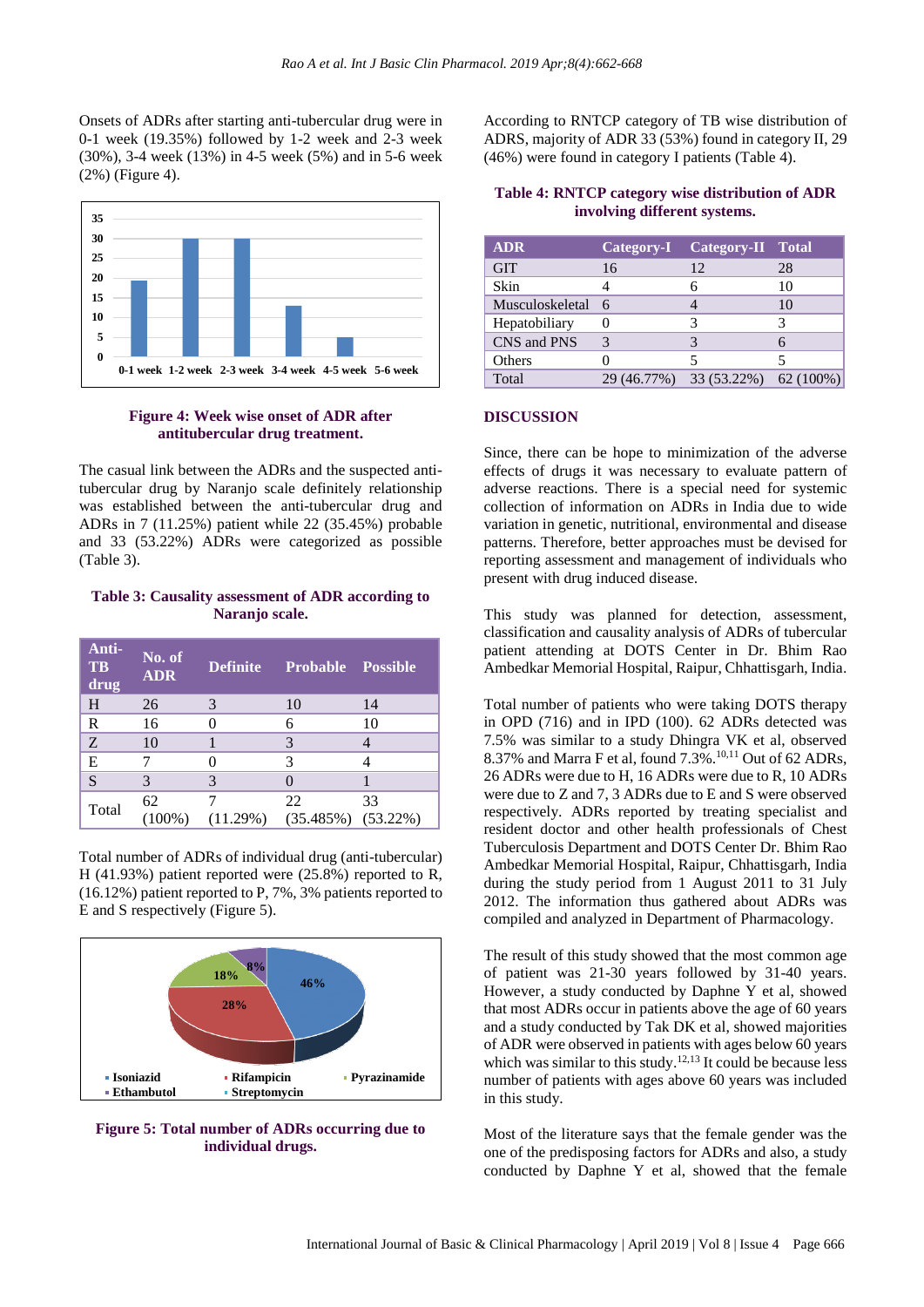gender is at a high risk of developing ADRs.<sup>13</sup> Also same was reported by Sinha K et al, But in this study more number of ADRs were seen in males patients 35 (56.45%) and it could be because more numbers of males were in this study.<sup>14</sup>

The majority of ADRs was moderate 33 (53.22%) and mild 29 (46.77%) and no sever ADR were reported, the mild ADRs required no treatment or simply modification in the doses of suspected drug while moderate ADRs were required discontinuation of suspected drug and switch over to other ant tubercular drug or symptomatic treatment of ADRs.

Maximum number of ADRS detected were gastritis 28 (45%) follow by 10 (16%) of rashes, 10 (16%) of arthralgia, 3 (4%) of hepatitis and 6 (9%) of vertigo.

The most common ADRs was gastritis. Out of which 10 occurred within the first week, 8 and 5 occurred in 2<sup>nd</sup> and 3<sup>rd</sup> week respectively, whose occurrence was less as compared to that seen in the study by Dhingra et al, where it was around 53%.<sup>10</sup> The second most common reaction was skin reactions 16%. However, in a study conducted by Dhingra et al. It was found to be around 17%. The third most common reaction observed were arthralgia 16%, whose occurrence was nearly as compared to a study Dhingra et al, where it was found 11%.

Vestibular symptoms such as vertigo and ototoxicity were noted in 3 patients (4%) who were on cat-II (DOTs) regimen in the  $5<sup>th</sup>$  and  $6<sup>th</sup>$  week of treatment of hepatotoxicity were noted in 3 patients (4%) in this study whose occurrence was more as compared to that found in the studies conducted by Dhingra et al, and Zierski M et al, where it was found to be around 1% and 3.6-4-6% respectively.10,15

Peripheral neuropathy occurred in 6 patients and the predisposing factor was found to be alcoholism. Symptomatic treatment (pyridoxine 100 mg) was given and DOTS therapy was continued.

Other reactions observed within 2<sup>nd</sup> and 3<sup>rd</sup> week of treatment were flu like syndrome.

In a study conducted by Tak DK et al, found that a majority of cases 38.09% were due to more than one drug. Similarly, in this study, 45% ADR were due to multiple drug therapy.<sup>12</sup>

In the first four weeks, around 95% of the ADRs occurred in this study Dhingra et al, and Tak DK et al, reported in first four week 67% and 76.18% respectively.<sup>10,12</sup>

Causality assessment using standard method is probably the best way to establish the causal relationship between a drug and its effects. The Naranjo algorithm is used widely in the causality assessment of ADRs, in this study author found a majority of the ADRs to be "possible".

Present study revealed 46.77% mild and 53.22% moderate, there was 51% of type A reaction and 48% of type B reaction. There were 11% certain (definite) 35.48% probable and 53.22% of possible probability of ADRs identified by Naranjo causality scale.

#### **CONCLUSION**

Despite all limitations of under reporting biased reporting and missing data, this study was an attempt to generate more systemic knowledge about ADRs to anti-tubercular drugs of DOTS with the ultimate aim of doing something good for human beings.

*Funding: No funding sources Conflict of interest: None declared Ethical approval: The study was approved by the Institutional Ethics Committee*

#### **REFERENCES**

- 1. Devi S, Ramchandran R, Santha S. Adverse reaction to antituberculosis drugs and their management. Bulletin. 1997;4(3and4):1-4.
- 2. Tandon RK, Garg PK. Antituberculosis treatment induced hepatotoxicity. Sharma SK, Mohan, Tuberculosis. New Delhi: Jaypee Brothers; 2004:500.
- 3. Stork CM. Toxicology of antituberculosis drugs. Tubercul. 1996: 829-36.
- 4. National Tuberculosis control programmes including DOTS in Revised National Tuberculosis Control program (RNTCP): DOTS Stretegy including dots plus 3<sup>rd</sup> Ed., 2001. New Delhi Century publications; 2001:195.
- 5. Tuberculosis and poverty. ICMR Bulletin. March 2002;32(3):25-32.
- 6. Styblo K. Tuberculosis control and surveillance. Recent Adv Resp Med. 1986;4:77-108.
- 7. Parthsarathi G, Gogtay N. Causality assessment of adverse drug reactions. Proceedings of the National Training Course on Pharmacovigilance. Mumbai; 2005:17-21.
- 8. Protocol for National Pharmacovigilance Programme Verson 1; Central Drug Standard Control Organization. Directorate General of Health Services, Ministry of Health and Family Welfare, Govt. of India. Nov 2004:87-115.
- 9. Bennett PN, Brown MJ, eds. Clinical Pharmacology. 9th ed. New York.
- 10. Dhingra VK, Rajpal S, Aggarwal N, Aggarwaln JK, Shadab K, Jain SK. Adverse drug reactions observed during DOTS. J Comm Dis. 2004;36(4):251-9.
- 11. Marra F, Marra CA, Bruchet N, Richardson K, Moadebi S, Elwood RK, et al. Adverse drug reactions associated with first-line anti-tuberculosis drug regimens. Inter J Tubercul Lung Dis. 2007;11(8):868- 75.
- 12. Tak DK, Acharya LD, Gowrinath K, Rao PGM, Subish P. Safety evaluation of antitubercular therapy